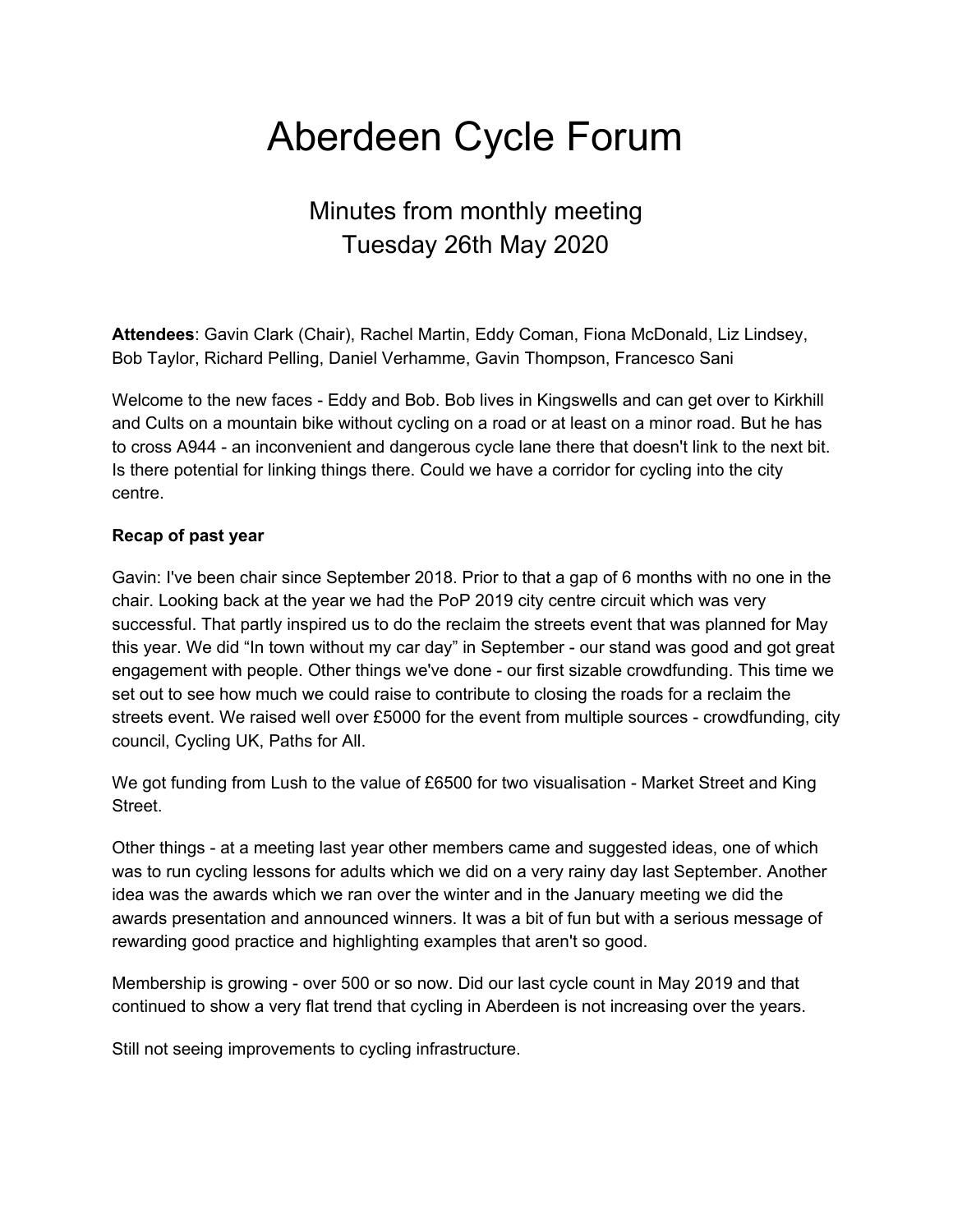City Centre Masterplan has delivered nothing so far and has been in place for 5 years. The most recent project - Schoolhill - has made it worse for cyclists. Continue to struggle in engagement with city council. They've been good at producing plans - eg SUMP - but they haven't yet implemented them.

Is it a funding issue? They don't always apply and when they do apply they're sometimes not awarded funding.

Currently there are four office holders at the Aberdeen Cycle Forum: chair, treasurer, campaigns and events, secretary. Claire is happy to continue. Gavin is happy to continue as chair. Rachel is happy to continue as campaigns secretary. There were no other nominations so the existing office holders were re-elected.

#### **Consultations**

New consultation on A944. It looks promising but it's still just another consultation. We have until 5th June to respond. Gavin to forward to Bob, Liz, and Daniel for comments.

We put in an objection to the Berryden corridor last month and that has linked us up with Transform Scotland who also put in a very good objection. They suggested we apply for a small grant to get an independent expert to review their plans

We were aiming to run reclaim the streets. It would have been the first one where we paid for road closure to close to traffic. It's on hold for now.

We have asked the council for data from cycle counters. Gavin asked about a month ago and then followed up again last week. We wanted to use the data to show lots of people were cycling and to argue for spaces for social distancing

### **Any other business**

Social distancing funding announced today

Two weeks ago we had a meeting with cllr Sandra McDonald. she said she thought we'd be pleased when we saw it. Just before the meeting we published our 10 suggestions for cycle paths. Daniel says it's interesting the article says for the NHS. Good for marketing.

Richard says council has huge liabilities for parking in the city centre. This is a good time to push for congestion charges. Access to city centre car parks will be maintained with social distancing changes.

Eddy says it looks like the council are not spending it quickly? When compared with other cities in Scotland we've been quite tardy. They have to spend the money swiftly before restrictions are lifted.